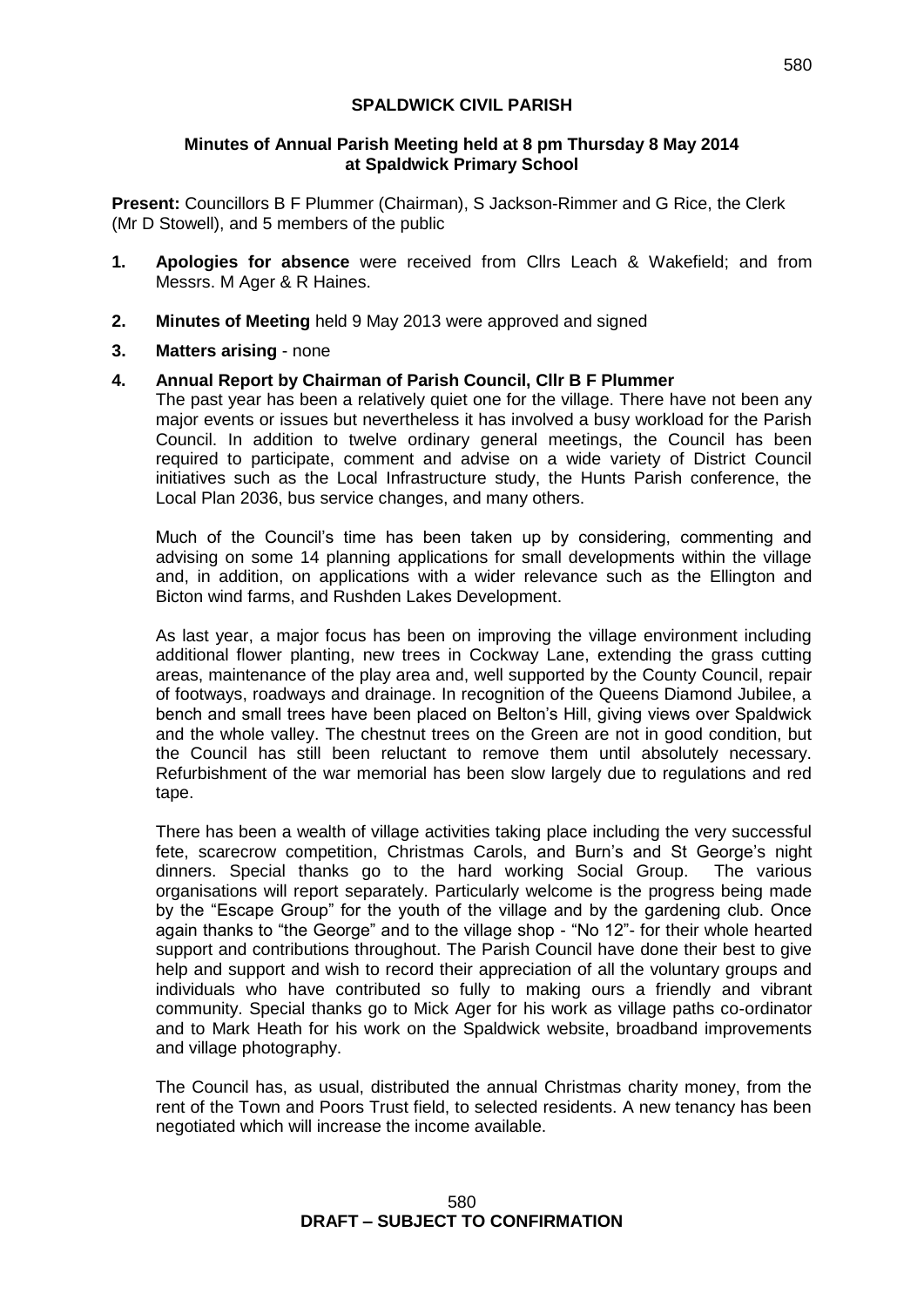Finally my thanks go to all of the Parish Councillors for their support and hard work throughout the year and to the Clerk, David Stowell, for his unstinting dedication.

# **5. Parish Council Financial Report**

The Clerk presented the accounts for the year 2013/2014 summarised as follows:

|                                    | <b>Parish Council Fund</b> | <b>Charity Fund</b> |
|------------------------------------|----------------------------|---------------------|
| Balance brought forward at 1/4/13  | £60472.93                  | £120.00             |
| Receipts                           | £12670.35                  | nil                 |
| Payments                           | £11231.06                  | £120.00             |
| Balance carried forward at 31/3/14 | £61912.22                  | nil                 |
|                                    |                            |                     |

The Parish Council balance at 31 March 2014 is allocated as follows

| Village Hall & Playing Field project    | £36000.00 |
|-----------------------------------------|-----------|
| Ferriman Road Grounds Maintenance Fund  | £13878.09 |
| Parish Plan Grant                       | £ 176.36  |
| War Memorial renovation                 | £ 1000.00 |
| Maintenance of property including trees | £ 2000.00 |
| <b>General Reserve</b>                  | £ 8857.77 |

# **6. Other reports**

**Spaldwick Carpet Bowls Club – report by B Plummer** 

The club has enjoyed another successful year despite losing a number of members due to illness. It has a had a full programme of internal competitions and winning six losing six and drawing one of 13 matches with local village teams. Social events held during the year included a summer barbeque and a very successful Annual Dinner. The club meets in the School Hall and Community Room every Tuesday evening at 7pm during term time. Vacancies now exist for new members who would be made most welcome.

# **Spaldwick Out of School Club** - report by S. Jackson-Rimmer, Chair.

S-Club as it's known is based in the Playtimes building next to Spaldwick School. We provide working parents with a high quality, properly supervised, affordable childcare facility for children aged 4-11 years, after the normal school day has ended and a full day childcare facility during most of the major school holidays. The organisation is overseen by a committee of parent volunteers which employs highly qualified staff to carry out the day to day running.

Once again we've have had a very mixed year, with some highs and some lows and some very challenging situations. We started the year with low attendance figures, dwindling funds and our Manager was on maternity leave. The committee and staff worked hard to reduce costs; raise funds and manage the running of the organisation. We ran a very successful holiday club. We offered lots of activities (thanks to Spaldwick Parish Council for funding the bouncy castle visits) and we received a good deal of positive feedback from parents. We held a very successful musical fundraising evening during October which raised over £370!!

In November S Club gained charitable status, which now means we can access other possible opportunities of funding. Also, in November we saw the return of Sophie, our Manager, but we also saw the retirement of another key member of staff, Tracy Harris. Tracy had been with us for just over ten years but due to family and health problems she felt that she had to leave.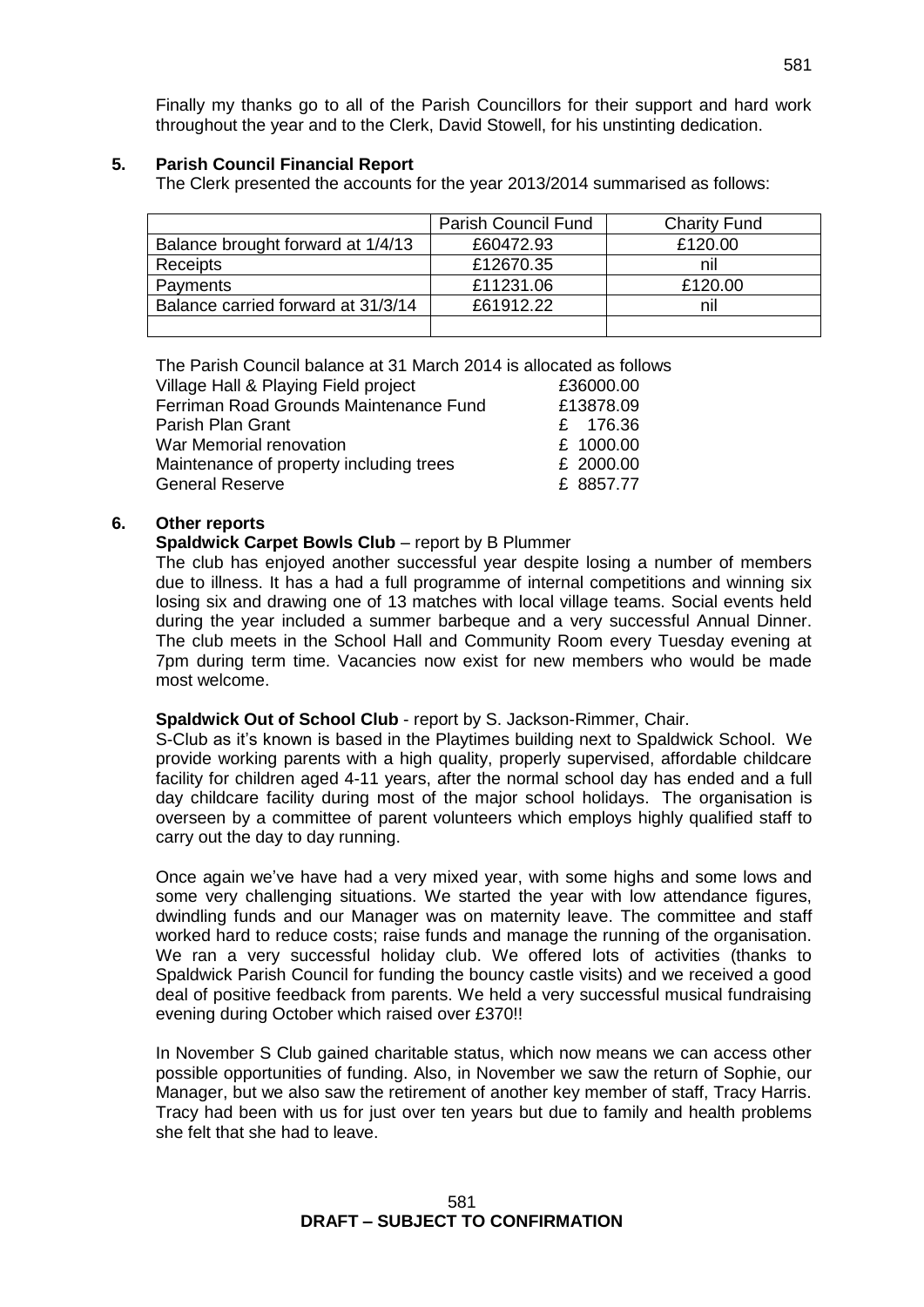Since the beginning of the year we have seen an increase in our attendance figures and consequently we have seen a slight improvement in our finances, however, it will take us some time to recover from our decline. As for the next twelve months we are exploring the possibility of merging with Playtimes and becoming one organisation.

### **Escape Youth Club** – report by Mark Sturdy

The Escape youth group has been providing a youth club in Spaldwick for 4 years. It is run by a team of six volunteers and one professional youth worker. This year has continued to be very successful with regular attendance numbers in the 40's, with record attendance of 54 this year.

We have also had a successful year with fundraising, and would like to thank the parish council again for their support and donation of £450 this year. PSA Peugeot Citroen have donated £500 via their charitable trust, and a further £450 has been raised through other activities and donations over the last year. We have sufficient funds in the bank to support the cost of providing a professional youth worker for the next 12 months. We also made a donation of two weeks entrance takings to Asthma UK at the request of some of our members last year.

We will be in attendance at this year's Ellington Gala and Spaldwick Fete and look forward to providing the youth club for the remainder of the year and into 2015.

**Spaldwick website [\(www.spaldwick.com\)](http://www.spaldwick.com/)** – highlights from report by Mark Heath Launched over eight years ago, the Spaldwick website has changed out of all recognition from the one-page, rarely visited site back then. Now, there are 570 separate pages indexed by Google; the site was visited more than 6,000 times last month and information is now accessed more on tablets and mobile phones than conventional PCs. The majority of villagers are 'signed up' to receive news alerts. Many villagers now access the Spaldwick News magazine online every month.

Reflecting the profound change in the nature of devices that people use to access the Internet, the website has recently been changed to a new "responsive" design – which means that it adapts its form to suit the device it is being viewed on – whether it's a PC with a wide screen or an iPhone with a high-resolution retina screen. Similarly, Spaldwick photos have been migrated to a dedicated site with a responsive design that supports the very latest high-resolution displays.

Facebook and emails have become critical to alerting people to news on the website. Now the majority of Spaldwick residents are 'signed up' to receiving news alerts, either through Facebook or email. Currently, there are 320 people signed up to email alerts and 186 people that have 'liked' the Spaldwick Facebook page. The alerts have helped fuel traffic levels and the impact of the website.

This year, early online advertising of the St George's Day celebration event helped to sell all tickets about two months before the event itself. The review of the evening (which included photos) was viewed over 400 times within 24 hours of it being published.

Even how people read the Spaldwick News magazine has been changing markedly over the last 12 months. Within two hours of it going live, over 120 people had viewed the May 2014 edition of the Spaldwick News – well ahead of it being delivered by hand. The News is now going beyond our village boundaries to interested people in other villages.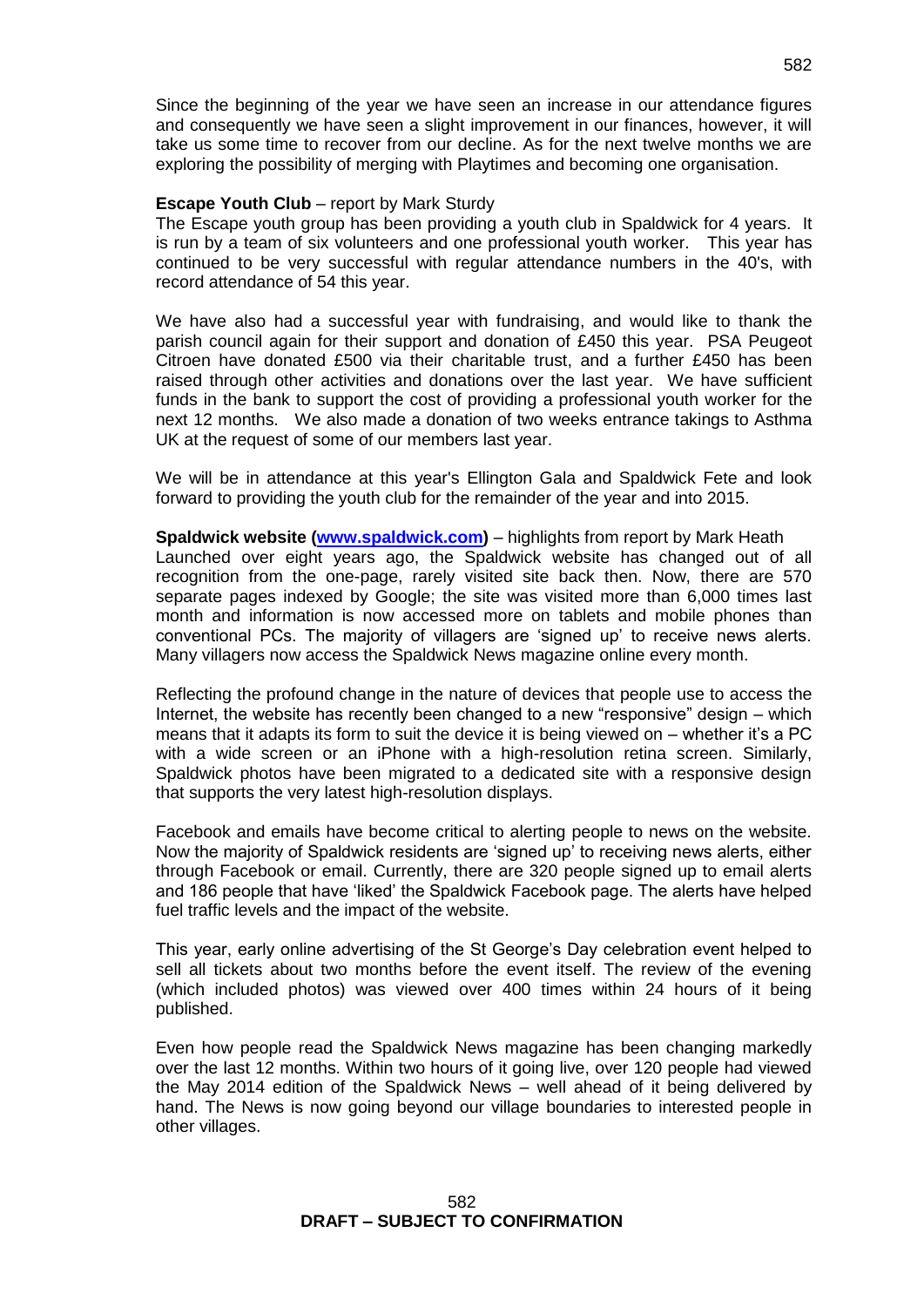The diary page remains one of the most popular pages. Dedicated pages have now been added for the Social Group, the Welcome Club, the Gardening Club, Spaldwick Church and S-Club, which are provided with an easy email address rather than having to use personal email addresses.

Photos of events remain hugely popular. Very recent examples of photographs include St George's Day and the Pudding Club, with the Open Gardens and Spaldwick Fete just around the corner.

The annual traffic peak for the site occurs around the time of the Scarecrow Competition and Spaldwick Fete. Last July, online voting for the scarecrow competition was introduced with an amazing response for the first year. About half of all households voted, and this year it is hoped that involvement will be much higher. The interest in the scarecrow competition was incredible. Regular posts of new scarecrow appearances on Facebook typically reached between 1500 and 2000 people.

It's important to note that the website also supports our local businesses, and a free page is currently provided to businesses, including The George and Number 12. The George page is visited over 500 times every month

Looking forwards, two major content initiatives are development of a history of Spaldwick section, working with Stuart Dixon; and development of video content.

There has been a huge amount of interest shown in the history of Spaldwick – both in terms of the number of people providing information and images and the number of people accessing this information. We already have over 600 images, with many more to come. Thank you to everyone who has contributed so far. The feedback has been amazing.

Rather than trying to amass a huge collection of photographs, we are focused on bringing the history alive, by capturing the memories of villagers (in written and video form); and sharing our information with as many people as possible. Having secured a broadcast-quality video camera and studio lighting, an important focus is the development of video content. The very first video, which captured Father Christmas in Spaldwick, proved to be immensely popular, and the website now contains many video slideshows. Last week Edie and Tom Adams were interviewed as part of the history project, with many history videos to come. This month, Trevor Cooper will be producing a video on how to make a scarecrow to encourage more people to take part in the scarecrow competition.

Thank you to everyone who supports the website. If you haven't done already, please sign up with your email address so you don't miss the fun!

### **Superfast broadband by September 2014**

Over ten years ago, when Internet access was via dialup, there was no realistic prospect of Spaldwick getting broadband. The breakthrough came with a registration scheme introduced by BT to prioritise which exchanges received broadband. I worked with Alconbury's Broadband Champion to secure the necessary number of registrations, and broadband was successfully introduced at our exchange in July 2004.

Almost exactly ten years later, we have faced a similar challenge with superfast broadband. Since the beginning, I have worked closely with the Connecting Cambridgeshire project team. Importantly, a demand registration scheme was launched that would help to prioritise roll-out. As a result of local campaigning, and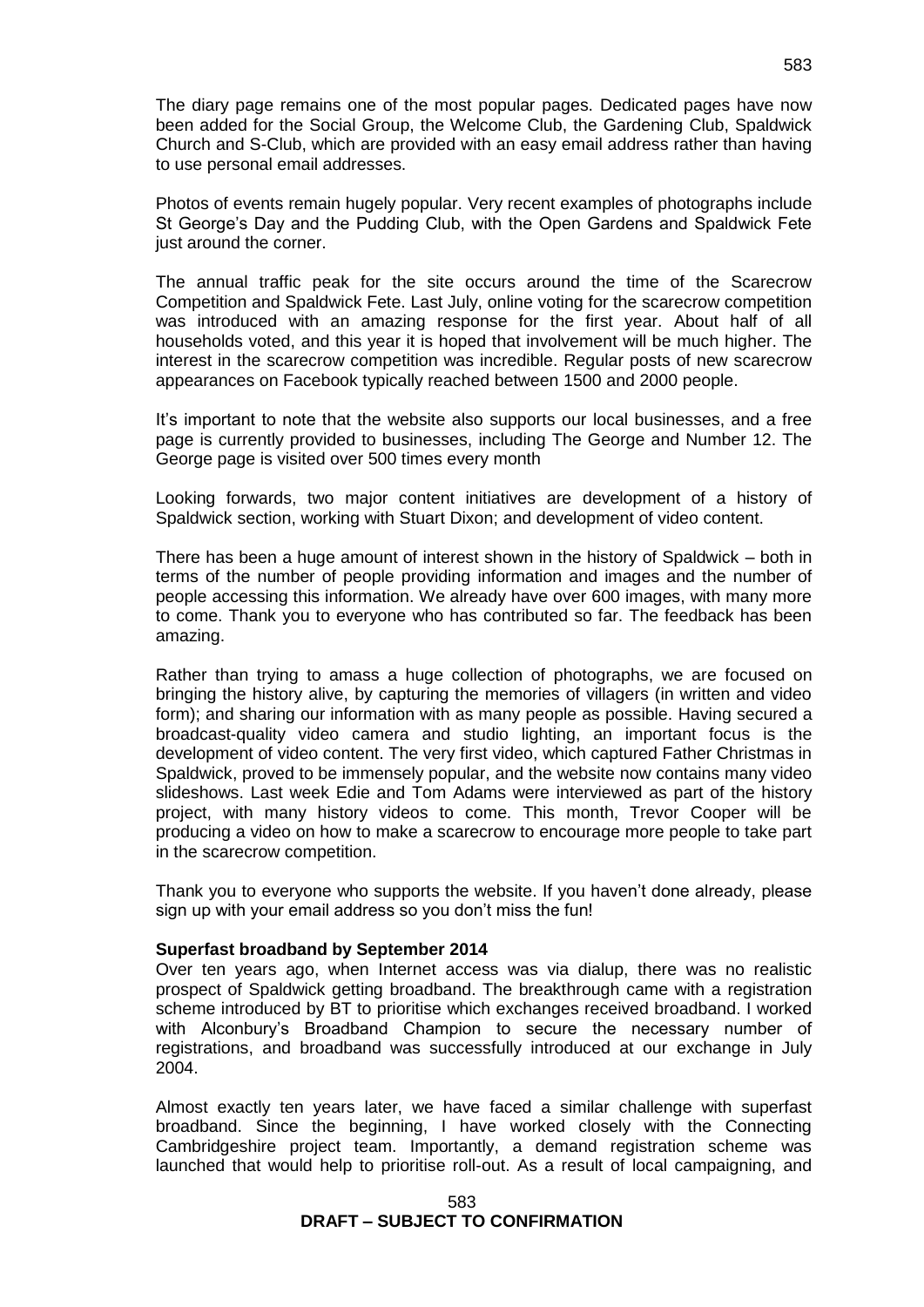working with Broadband Champions in villages such as Alconbury (which are connected to our exchange), Spaldwick achieved one of the highest registration totals in all of Cambridgeshire (with 211 registrations), and our exchange achieved one of the highest registration totals on an exchange basis.

Connecting Cambridgeshire was able to secure a fibre broadband target with BT of 97% of the population – significantly higher than the vast majority of counties in the UK. Furthermore, Spaldwick was included in a provisional list of villages being considered for the very first phases of the roll-out.

I am pleased to report that our fibre cabinet will go live between the end of June and the end of September this year. So, we definitely will be one of the very first villages to benefit. This is wonderful news and will ensure that Spaldwick remains an attractive place to live and work.

### **Spaldwick Welcome Club** – report by Maureen Vickers, Chairperson

The Welcome Club is for the over 55s and has fifty full time members. We meet on the first Friday of each month (term time only) in the community room. At our monthly meetings a two course meal (main/desert) is provided by volunteers (committee members) a brief club meeting is held to discuss any matters from previous months. Normally we arrange for a guest speaker who gives a small talk on their subject. From this a club competition takes place either relating to the subject or another topical issue. Yearly prizes are awarded to those members who make the most successful contributions to these competitions.

In August our meeting was replaced by a mystery trip, in the past it has been a day out at the seaside. We also have numerous other outings throughout the year. December's meeting is a two course Christmas Lunch usually held at a local establishment, and is paid for either out of club funds or from funds raised through the year.

In March of this year the club organised a very successful 5 day holiday to Bournemouth.

We have a committee that meets once a month and from the matters raised and issues discussed there is a monthly newsletter produced and delivered to members. Over the year we collect loose change (coppers) which is given to the clubs nominated charity of that year.

#### **Spaldwick Social Events Group** – report by Lucy Frain

The Spaldwick Social Events Group has a formal constitution and is set up to "initiate and organise social events to enhance the social life of the whole village community". The AGM took place in March and the committee members are: Lucy Frain (Chair), Trevor Cooper, Yasmin Chopin, June Dixon (Treasurer), Alison Heath (Secretary), John Blatch, Raine Thompson, Lisa Hunter, Bernard Plummer.

The next big Spaldwick double extravaganza is Scarecrow week (29 June - 6 July) and the Spaldwick Fete on Sunday 12 July 2014. We welcome ideas, thoughts and suggestions from our local residents; such as our recent successful Burns Night Supper and St George's Day meals held at The George in January and April.

We bring together enthusiasm, experience and skills that we hope will contribute to making the social life in Spaldwick a pleasure for everyone for many years to come. **Gardening Club –** report from Roger Haines

We are a small group who meet once a month to discuss gardening matters, exchange plants and sometimes go on garden visits. Our main effort this year will be the Open Gardens on the 22nd June with 8 gardens opening plus a flower festival in the church, plant stall, raffle and afternoon teas. All proceeds to charity.